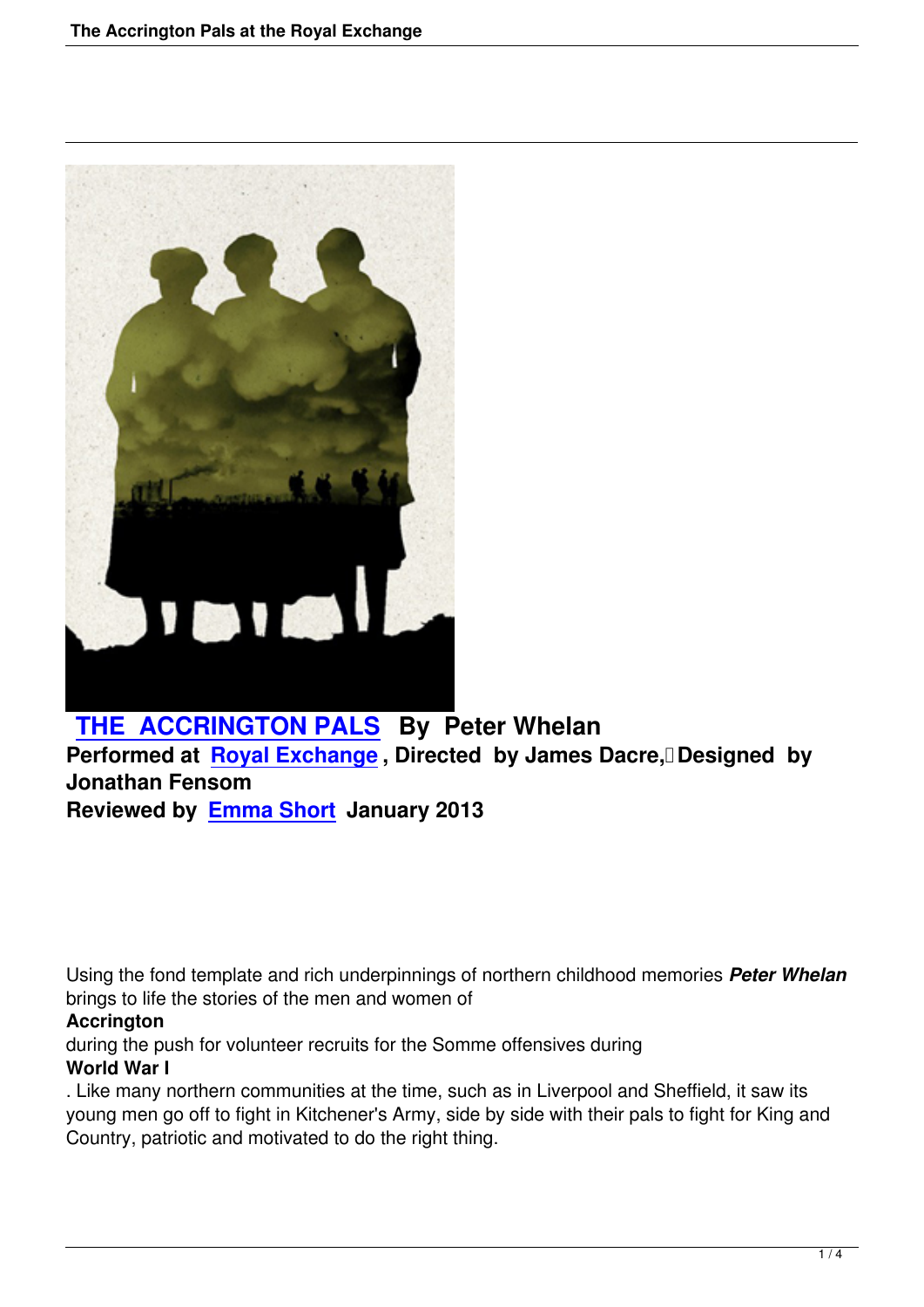The first major action of the battalion known as the **Accrington Pals**, the attack on Serre on 1st July 1916, saw them suffer devastating losses, culminating in the deaths of almost a whole generation of young men that never returned. Out of around 720 of the

#### *Accrington Pals*

that enrolled 583 were killed, missing or wounded. The play brings to life the reality of these events and those leading up to them. It also follows the stories of the women of

#### **Accrington**

in their supporting roles, their newfound work roles, how they adjusted, and their desperate struggle to find out about their fighting men.

**Whelan** captures the *optimism*, *comradeship, and community support* in the excited celebratory marches. The bugle playing by neighbours, hailed the flood of thousands of recruits from the towns of Britain, like Accrington, at the beginning of World War One. With similar stoicism, the young **E** 

**va** (

*Sarah Ridgeway* ) assures the love of her life **Ralph**

(

### *Gerard Kearns*

), that his arms are not too short for him to sign up, whilst tenderly bathing him in his tin bath amongst friends. We glimpse in the drunken musings of the working women too, the element of compulsion and air of disapproval conveyed towards men unable to fight - such as when **Bertha**

#### 's ( *Laura Elsworthy*

) asthmatic admirer who did not sign up (even if he is an electrician and probably worth a bob or two).

This same attitude towards the *cause of the greater good* is also present today. It is one whereby those in authority who sit above war, yet benefit from its capitalist paymasters, promote an unfair and undesirable policy approach to the *work capability tests*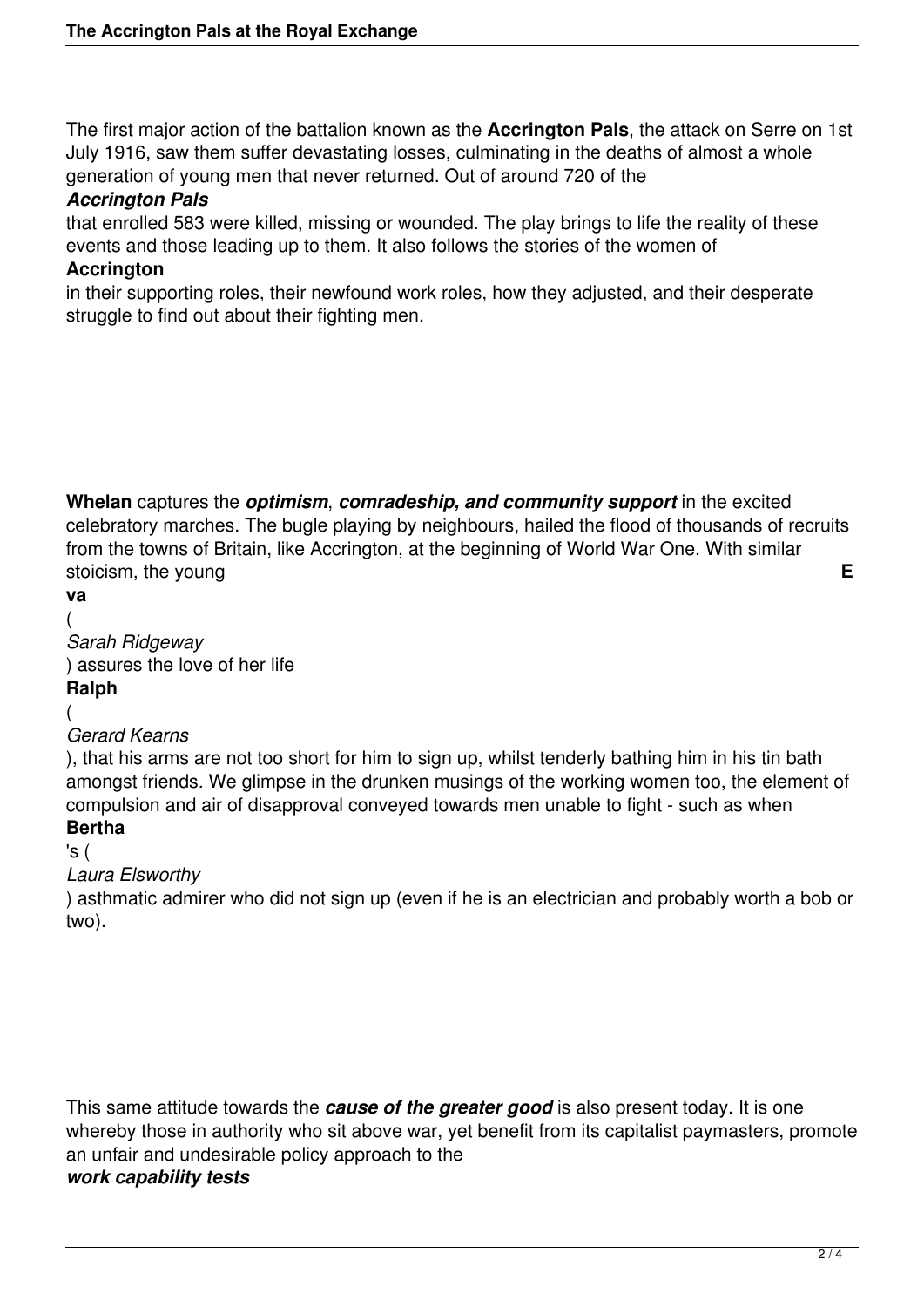#### . Thus when **CSM Rivers** (in a strong performance from *Simon Armstrong*

) appears from the mist onto the cobbles, the sinister undertones to his generous nature and valiant cause cannot be ignored. He embodies the ideal of a driving force to change - one that faces the problem head on with no option of retreat, a paternalistic figure that will lead the boys and their country to victory on the Somme.



For the Accrington Pals, the pull factor of patriotism and the push factor of drudgery and poverty, broaden out the community spirit explanation, as is the case with the quite unassuming 19 year old **Tom** (*Robin Morrissey*) who **May** (*Emma Lowndes*) has eyes for. May runs a regimented, precise and successful, fruit and veg stall with the help of whoever is in need of work at the time - first her beloved Tom, then Eva, and finally **Reggie**

( *Sean Aydon*

).